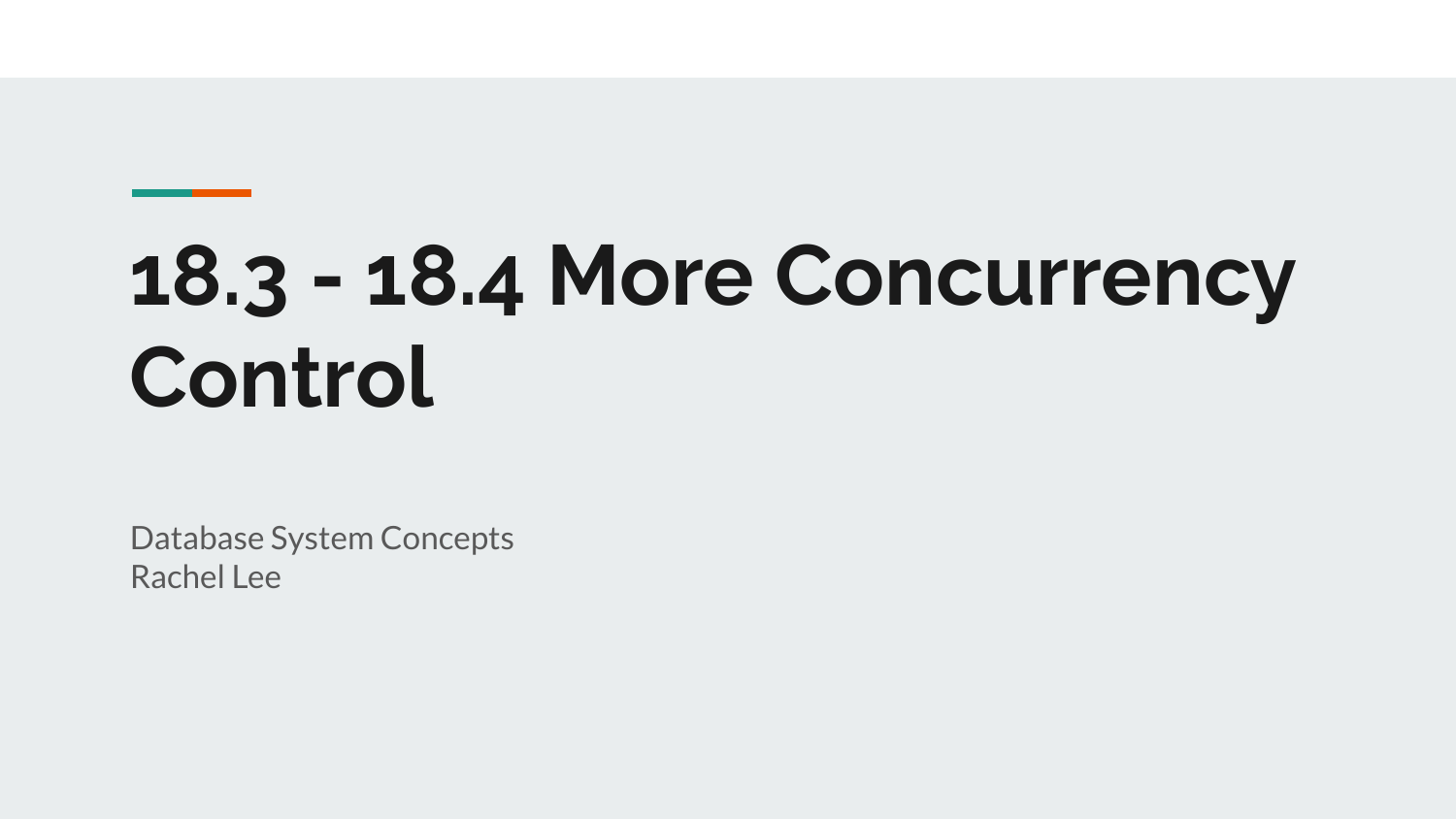#### **Content**

**18.3 Multiple Granularity**

- a. Explicit/Implicit Lock Modes
- b. Intention Lock Modes
- c. Multiple Granularity Locking Protocol

**18.4 Delete, Insert, and Predicate Reads**

- a. Delete Operation
- b. Insert Operation
- c. The Phantom Phenomenon + Solutions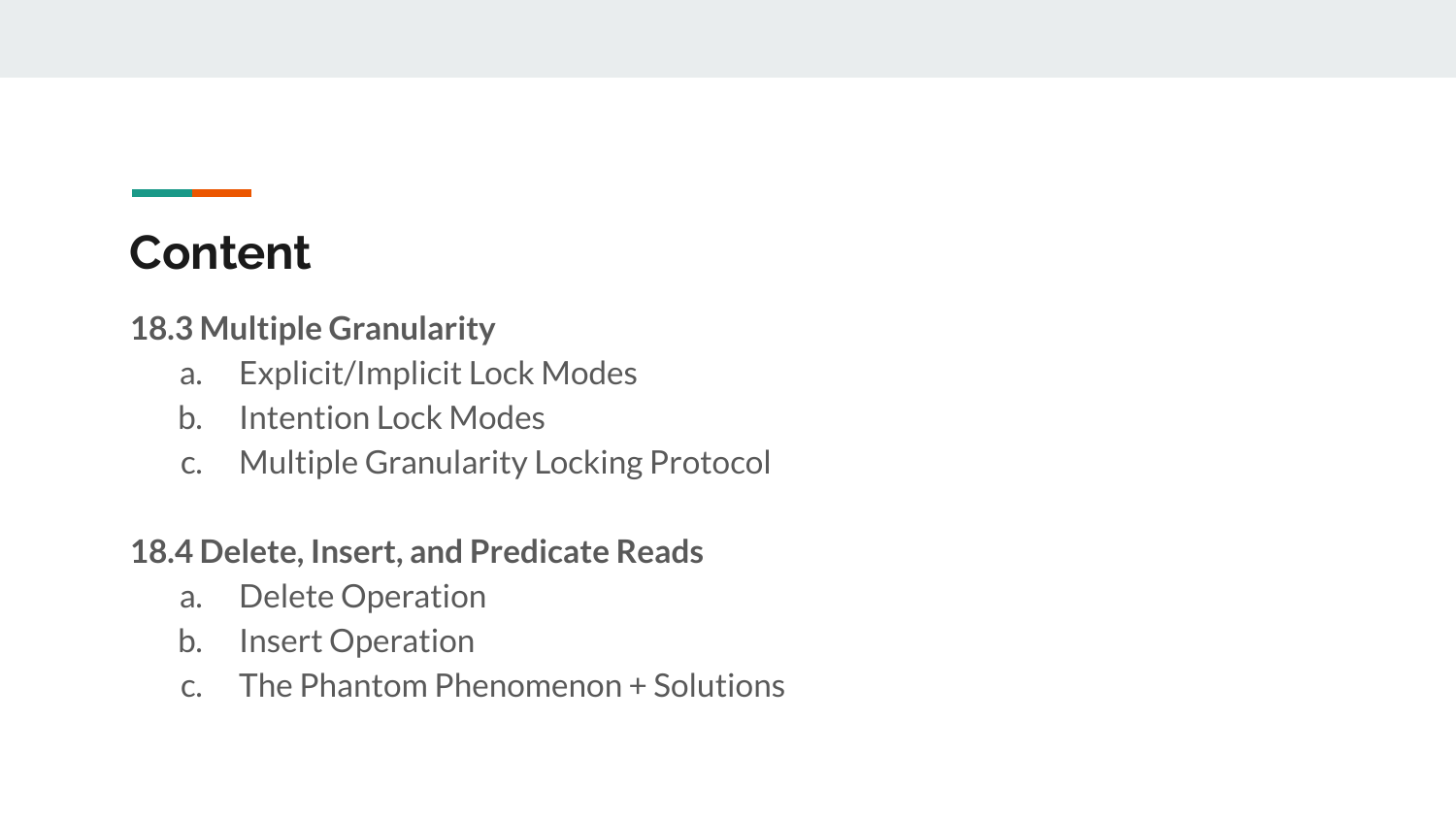## **18.3 Multiple Granularity**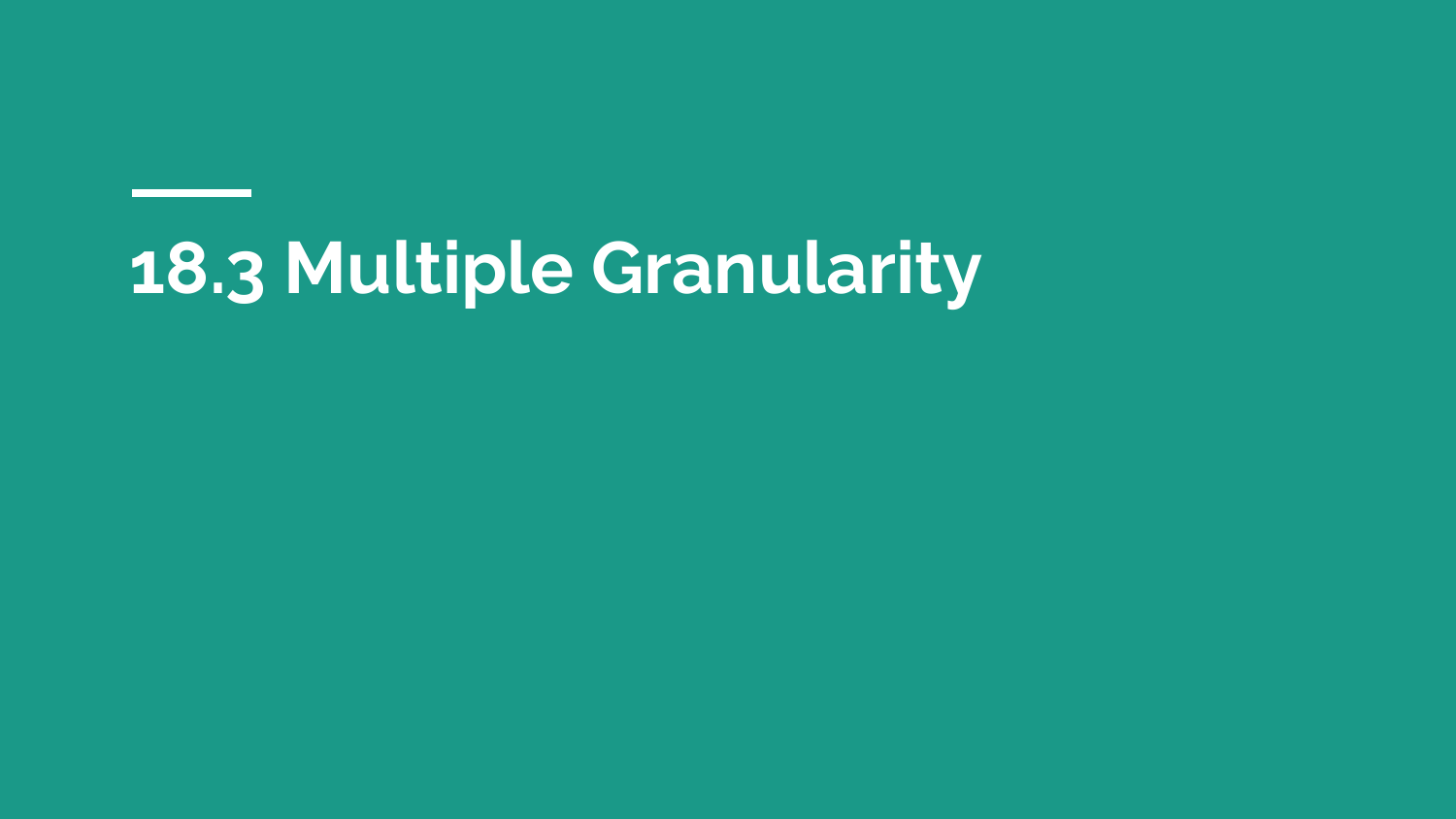#### **Granularity - "the scale or level of detail present"**

A transaction **T**<sub>i</sub> might need to access an entire relation (table), while a different transaction  $T_i$  might only need to access a single tuple (row)

 $\rightarrow$  Question: Should there be one big lock for entire relation or individual small locks for each tuple ?

 $\rightarrow$  Solution: **Hierarchy of granularity**, with smaller granularities (i.e. tuples) nested inside larger granularities (i.e relations)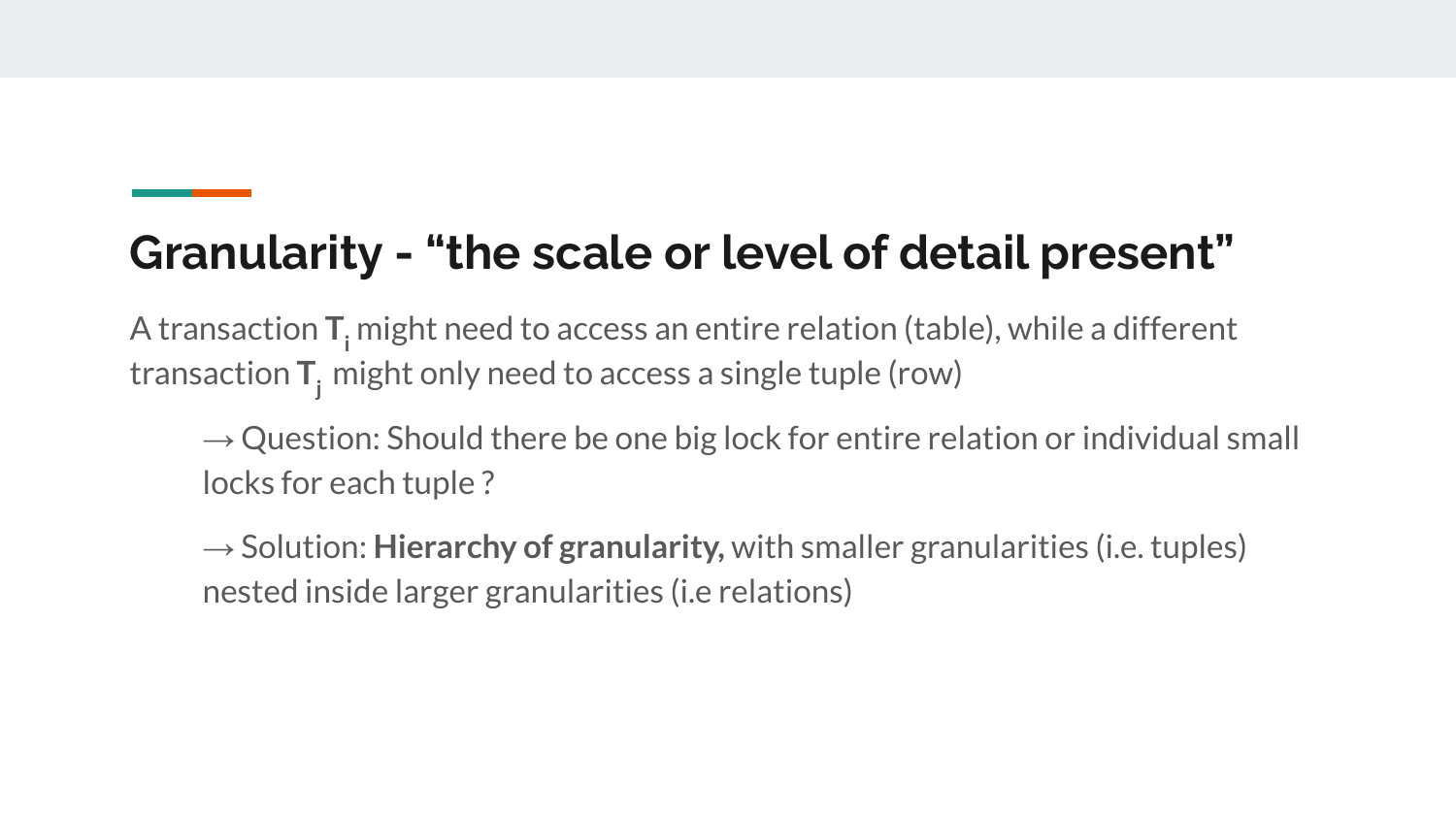

Figure 18.15 Granularity hierarchy.

The hierarchy assumes that if you need a file, you're going to need all the records in the file too.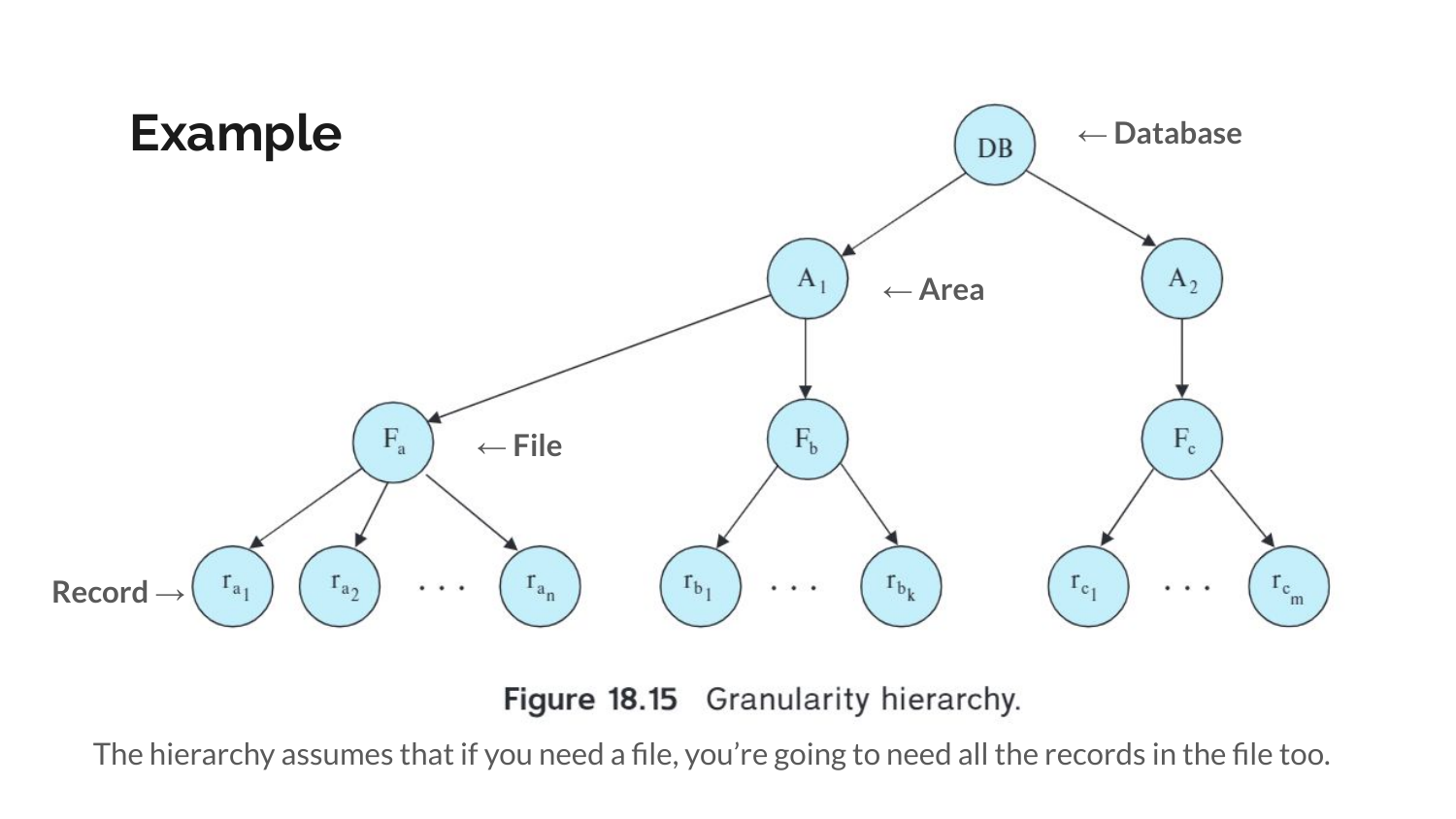### **Explicit/Implicit Lock Modes**

- Uses the shared and exclusive lock modes
- When a transaction locks a node explicitly (shared or exclusive), the transaction also implicitly locks all the descendants of that node (with the same mode)
- $\bullet$  Example: If  $T_i$  wants to read  $F_a$ , then  $\mathsf{T}_{\mathsf{i}}$  puts an *explicit* shared lock on  $\mathsf{F}_{\mathsf{a}}^{\phantom{\dag}}$ and *implicit* shared locks on  $\mathsf{r}_{_{\mathsf{a1}}}$  -  $\mathsf{r}_{_{\mathsf{a\mathsf{n}}}}$

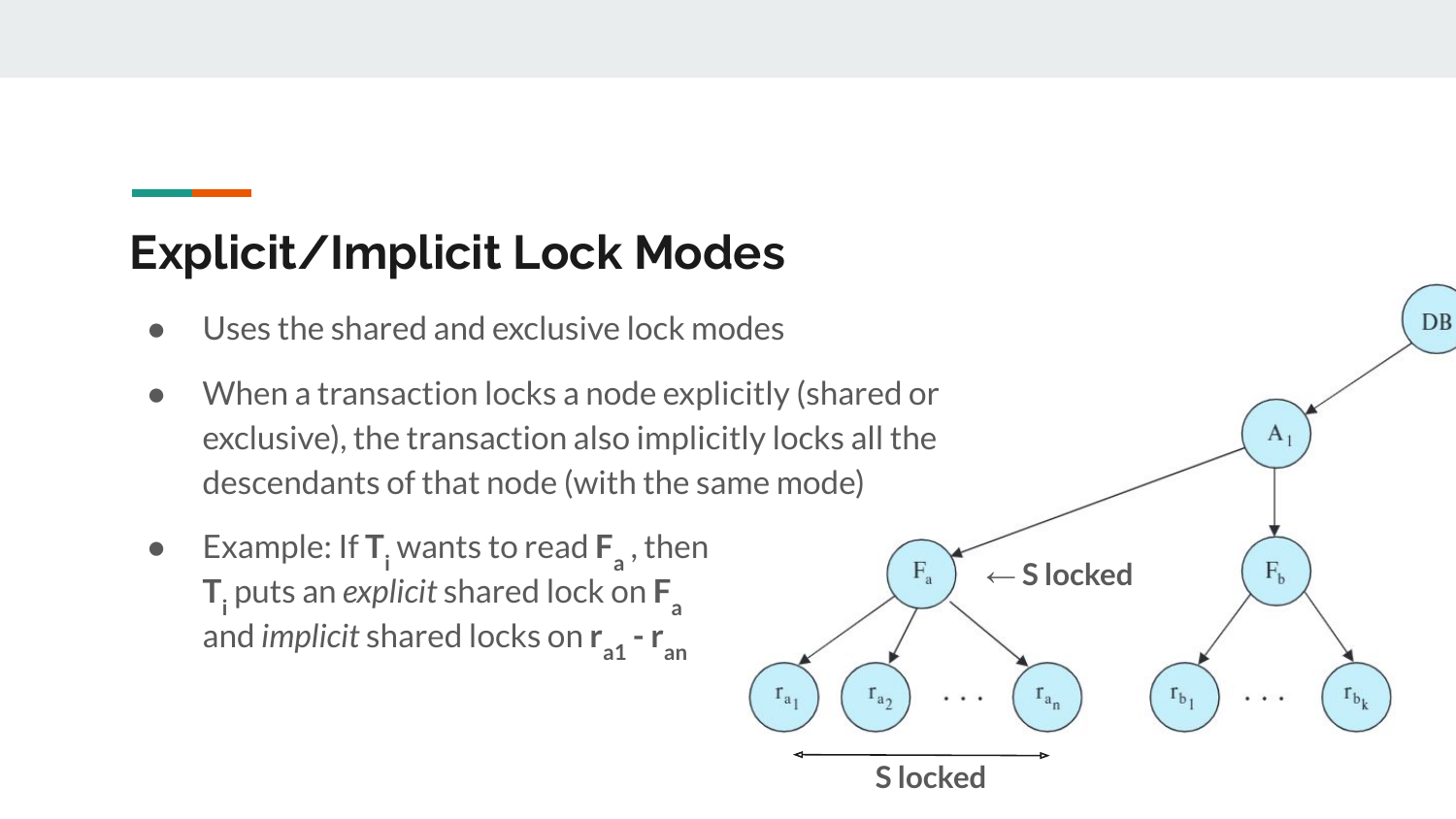#### **Intention Lock Modes**

 $\bullet$  Example: T<sub>j</sub> wants to exclusively lock  $A_1$ , how can the system determine if this node can be locked?

→ Place **intention locks** on all ancestors above a locked node.

**Intention Lock Modes** indicate which nodes *cannot* be locked successfully because they would conflict with existing locks on descendent nodes



**Intention Locked ↓**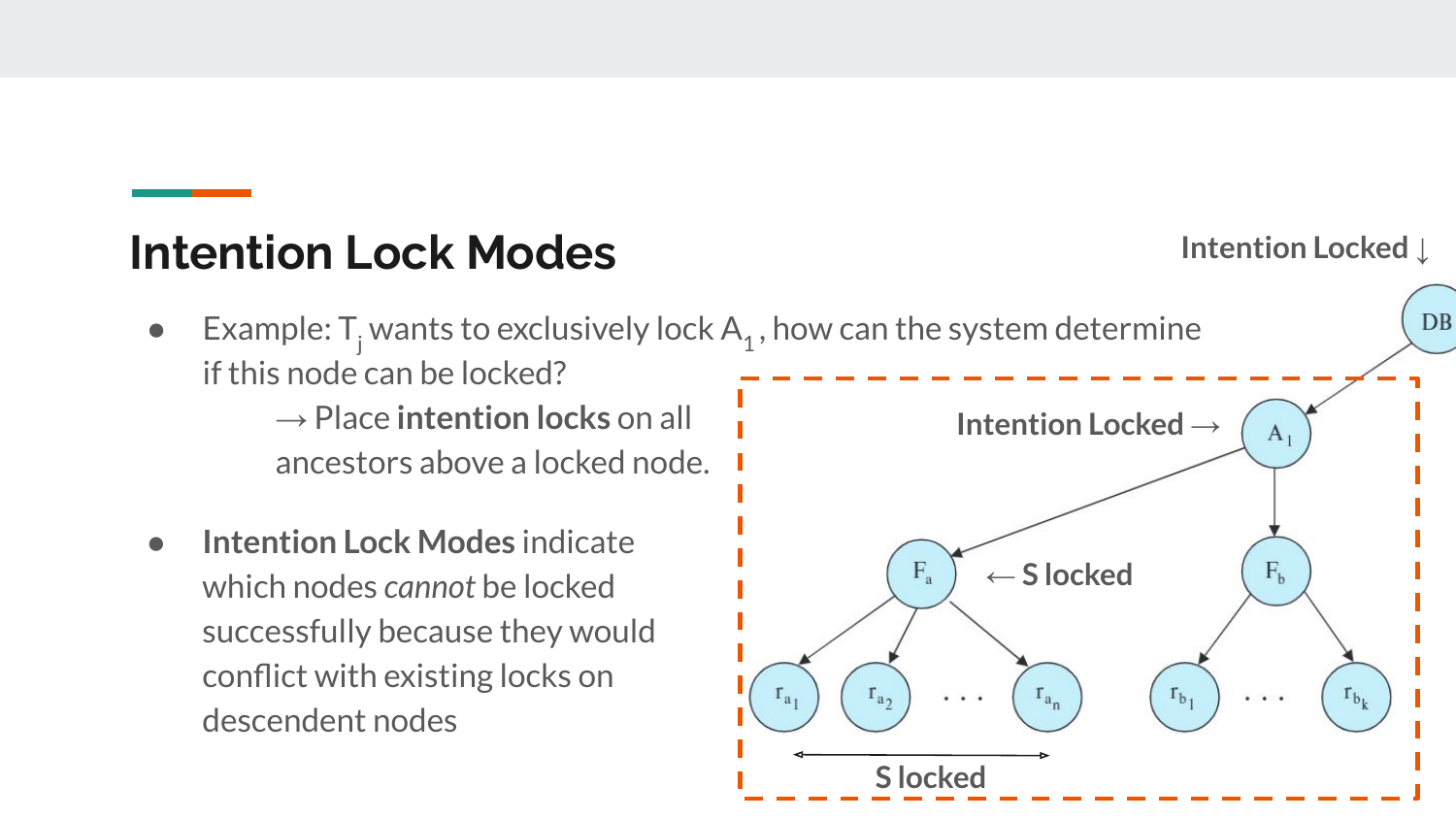#### **Intention Lock Modes**

- Intention Lock Types
	- Intention-Shared Mode (IS): there is explicit locking at a lower level of the tree, but only shared-mode locks
	- Intention-Exclusive Mode (IX): there is explicit locking at a lower level of the tree, with exclusive-mode OR shared-mode locks
	- Shared and Intention-Exclusive (SIX) mode: this node is locked explicitly in shared-mode, and there is explicit locking at a lower level with exclusive-mode locks
- Note: Locks are acquired in top-down order, and released in bottom up order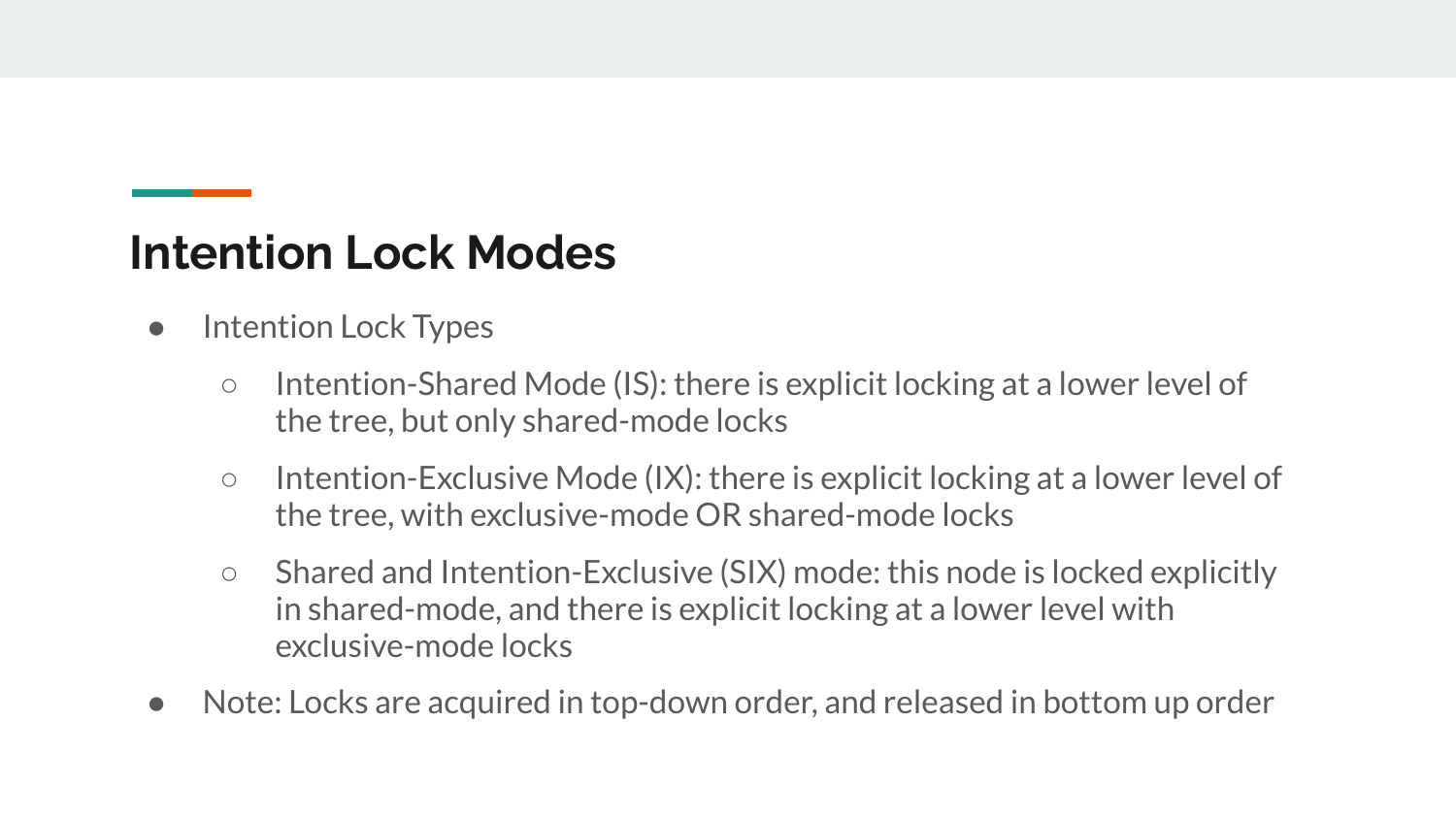|            | <b>IS</b> | IX    | S     | <b>SIX</b> | X     |
|------------|-----------|-------|-------|------------|-------|
| IS         | true      | true  | true  | true       | false |
| IX         | true      | true  | false | false      | false |
| S          | true      | false | true  | false      | false |
| <b>SIX</b> | true      | false | false | false      | false |
| X          | false     | false | false | false      | false |

#### Figure 18.16 Compatibility matrix.

Example: If a node currently in Intention-Shared (IS) lock mode, then a different transaction could read from that node, Shared lock (S), but it could not write to the node, Exclusive lock (X).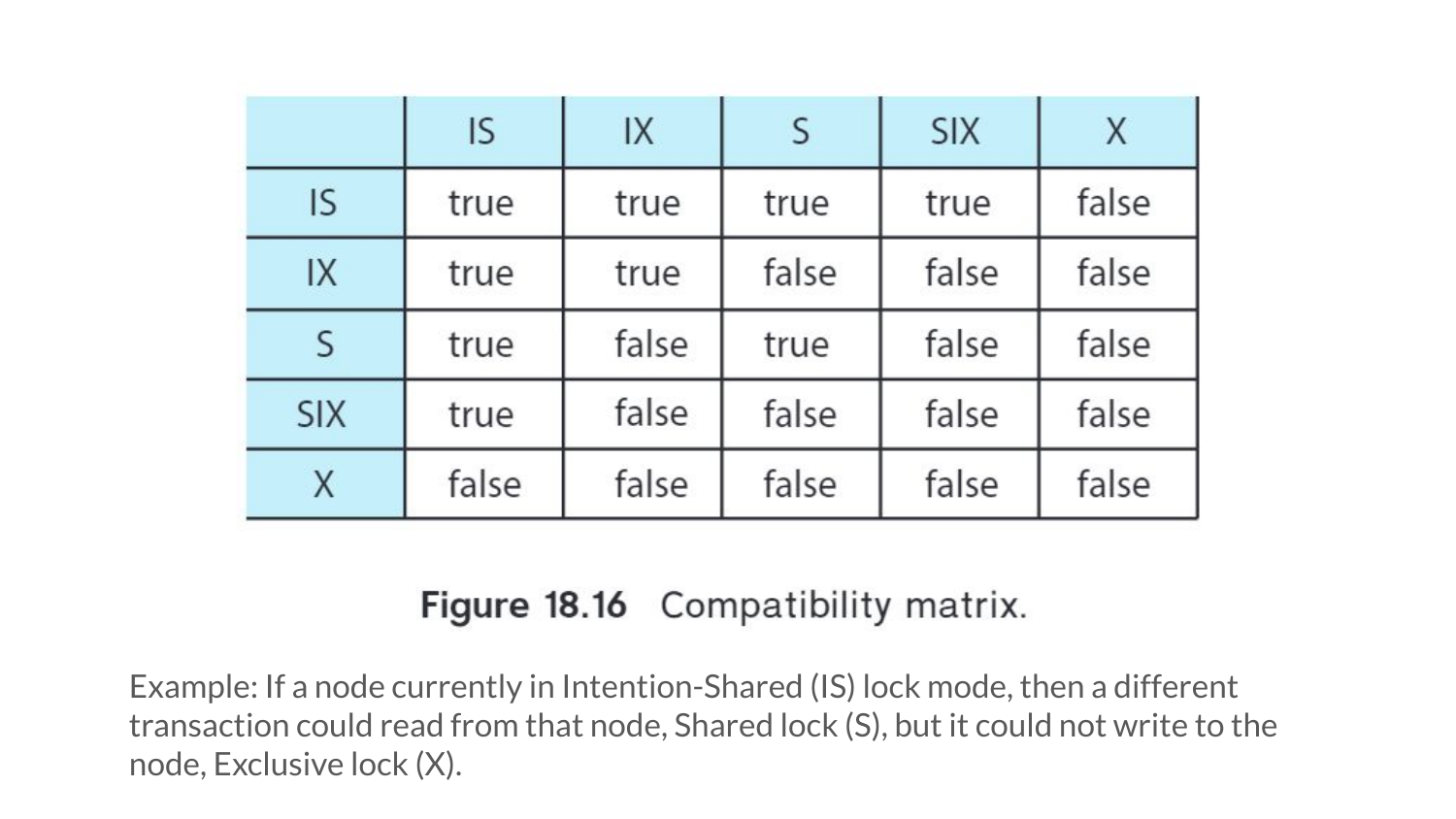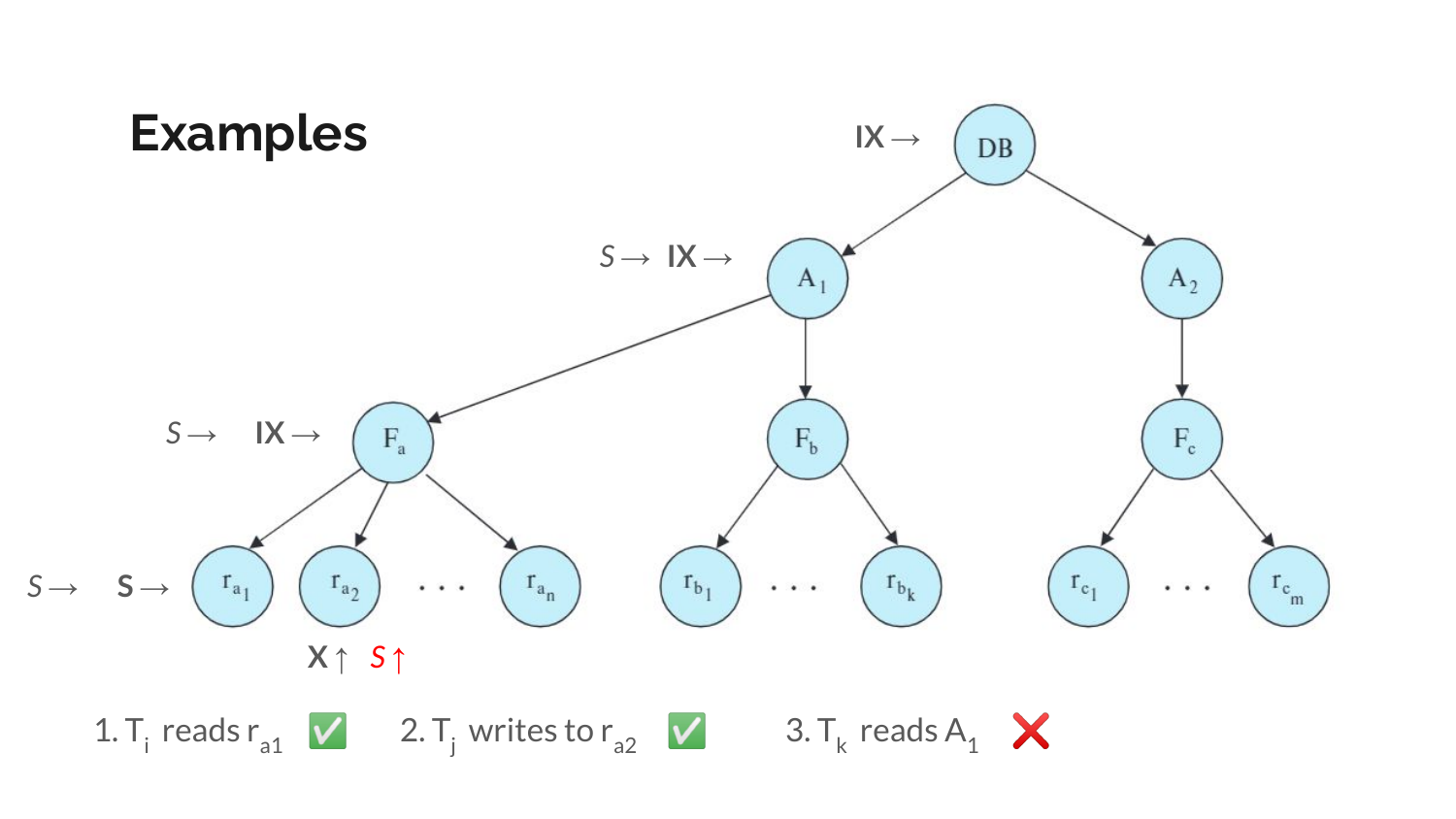### **Multiple-Granularity Locking Protocol**

- 1. Transaction  $T<sub>i</sub>$  must observe the lock-compatibility function of compatibility matrix
- 2. Transaction T<sub>i</sub> must lock the root of the tree first, in any mode (top-down traversal)
- 3. Transaction T<sub>i</sub> can lock a node Q in S or IS mode only if T<sub>i</sub> currently has the parent of Q locked in either IX or IS mode (i.e. remember to intention lock *first*)
- 4. Transaction T<sub>i</sub> can lock a node Q in X, SIX, or IX mode only if T<sub>i</sub> currently has the parent of Q locked in either IX or SIX mode (i.e. same as previous bullet but exclusive)
- 5. Transaction T<sub>i</sub> can lock a node only if T<sub>i</sub> has not previously unlocked any node (i.e. T<sub>i</sub> is two phase)
- 6. Transaction  $T_i$  can unlock a node Q only if  $T_i$  currently has none of the children of Q locked (i.e. maintain intention locking: if a child node is locked, the parent node should indicate that using intention locking)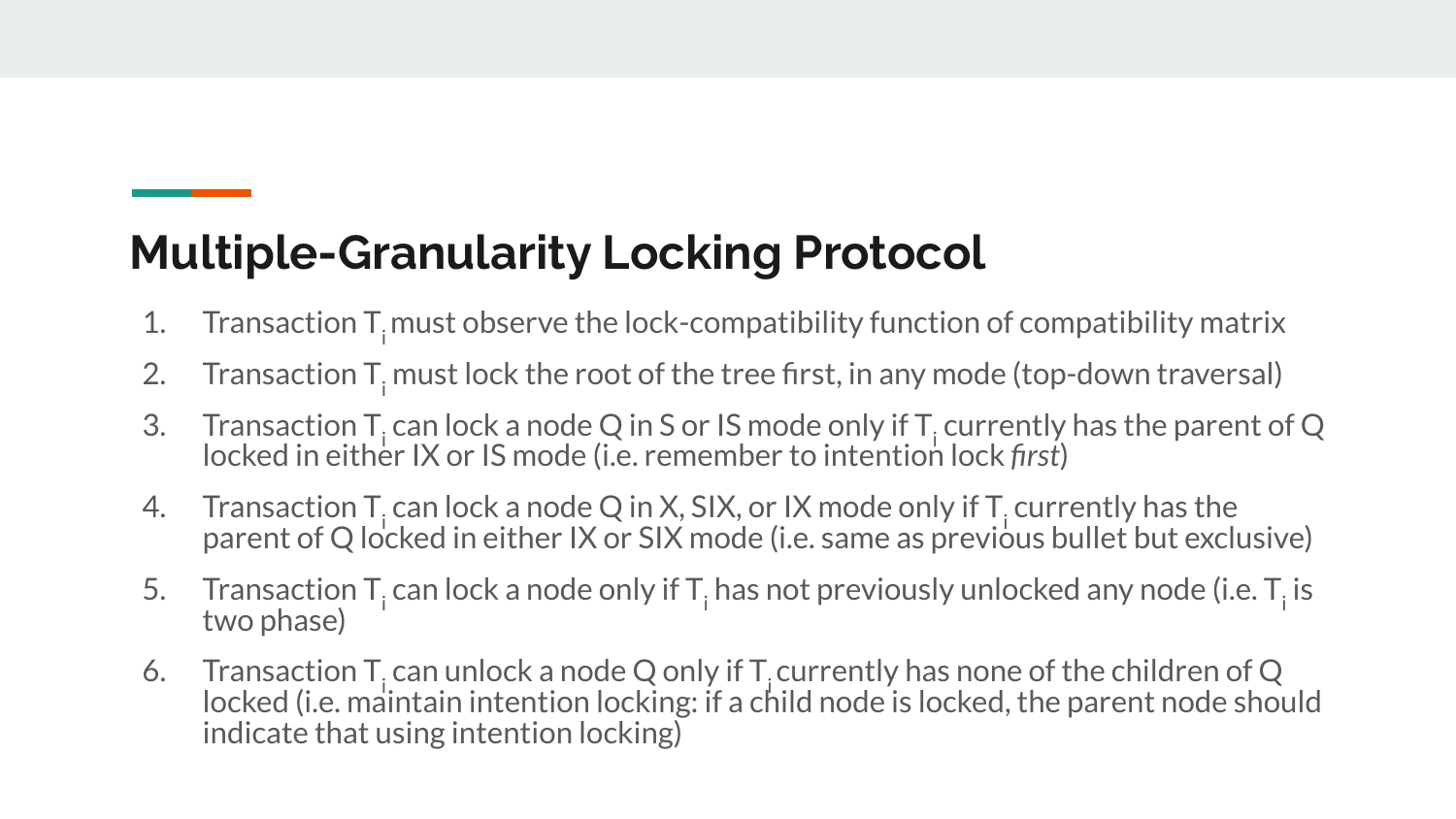### **18.4 Delete, Insert, and Predicate Reads**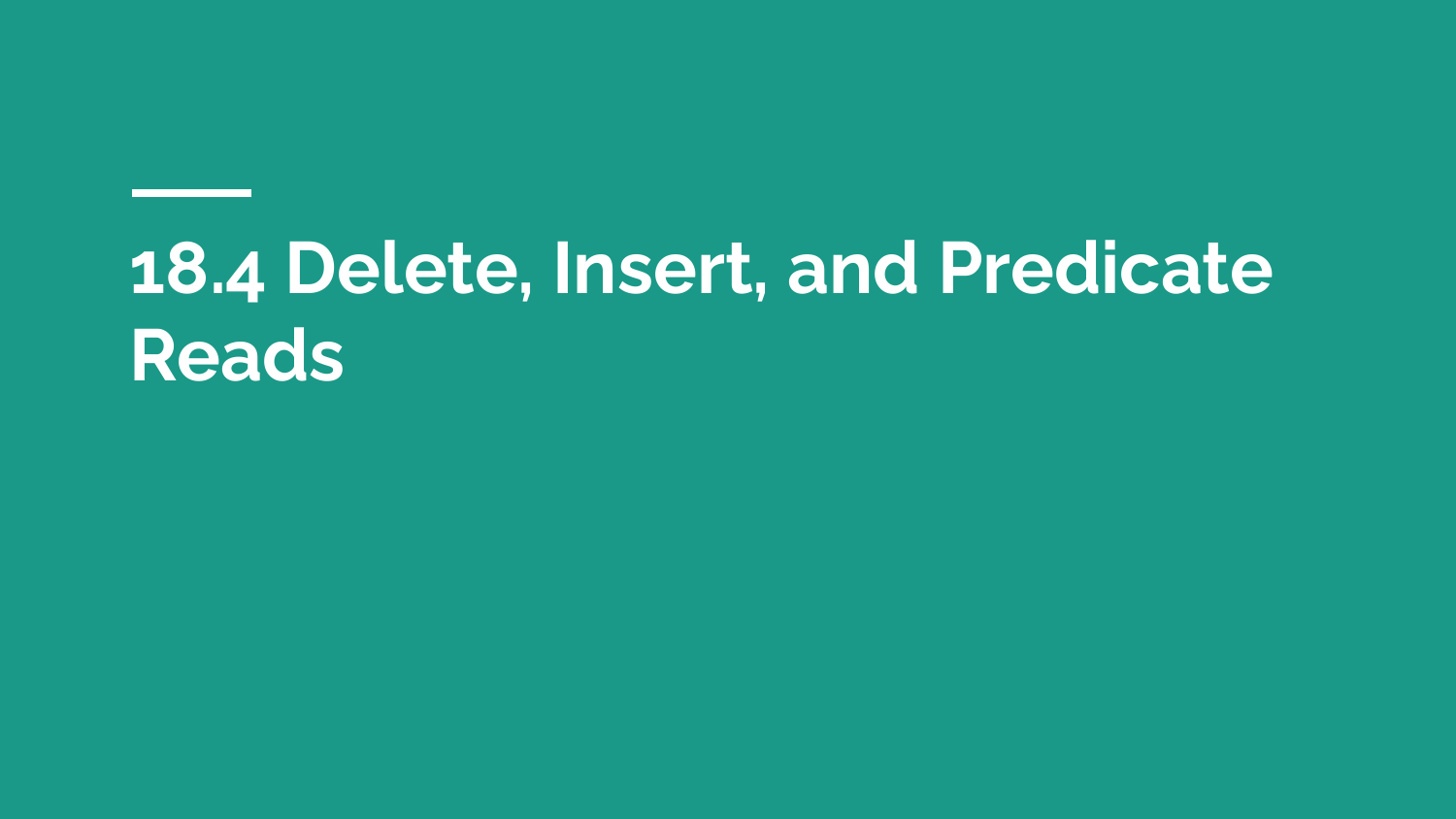#### **Delete Operation**

Conflicts with **delete(Q)** where **Q** is any data item

- **● read(Q)** before **delete(Q)** is successful, **delete(Q)** before **read(Q)** is a logical error
- **● write(Q)** before **delete(Q)** is successful, **delete(Q)** before **write(Q)** is a logical error
- **delete(Q)** before or after **delete(Q)** is a logical error
- **●** if **Q** did not exist prior: **insert(Q)** before **delete(Q)** succeeds, **delete(Q)** before **insert(Q)** fails
- If **Q** did exist prior: **delete(Q)** before **insert(Q)** succeeds, **insert(Q)** before **delete(Q)** fails

**delete(Q)** has conflicts with all of the operations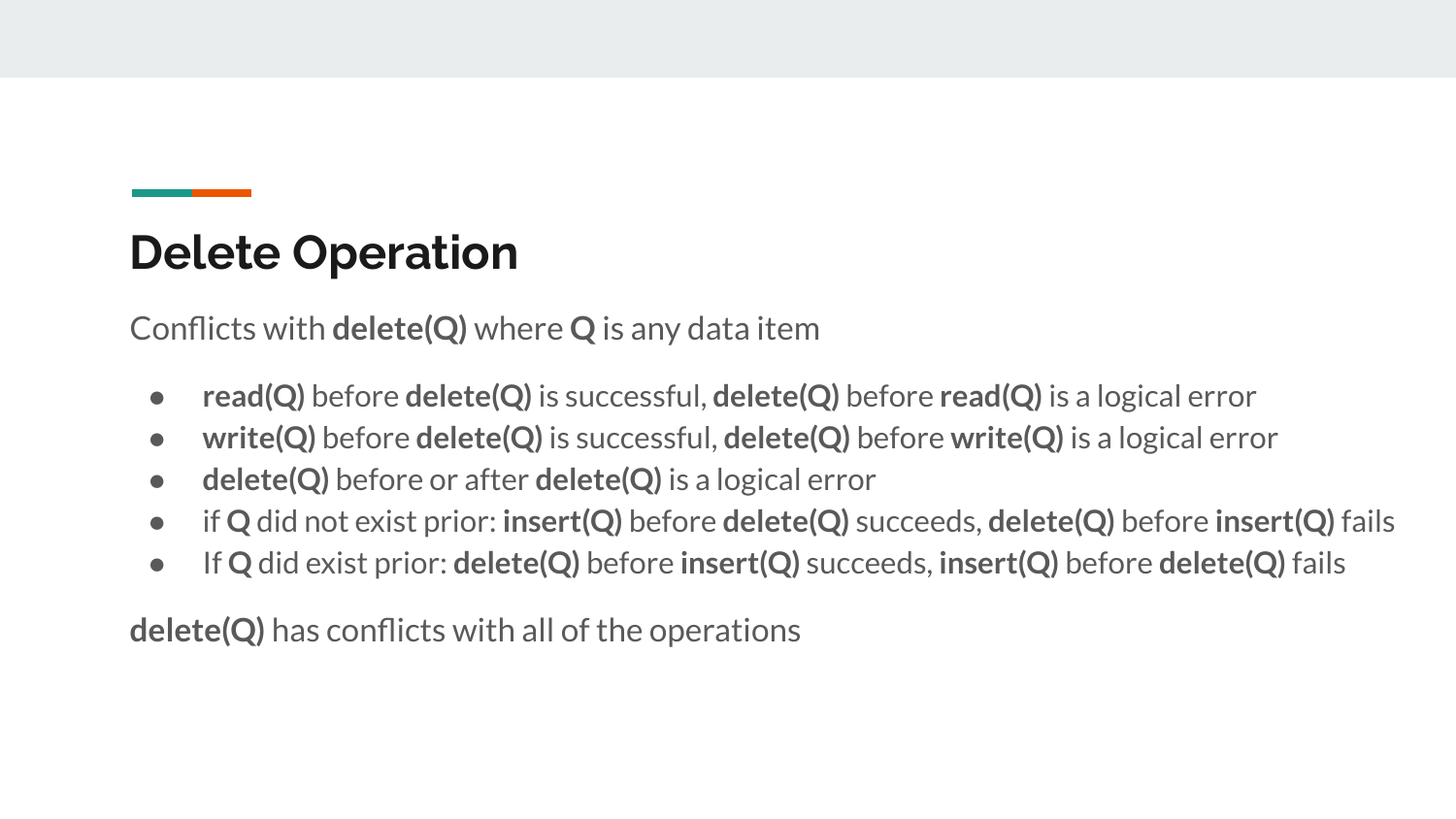### **Handling Delete Operation**

Under the two-phase locking protocol: An **exclusive lock** is required for any data item before the item can be deleted

Under the time-stamp ordering protocol: Suppose  $\mathsf{T}_\mathsf{i}$  issues  $\mathsf{delete}(\mathsf{Q})$ 

- $\bullet$  If the TS(T<sub>i</sub>) < R-timestamp(Q), then the value of Q that T<sub>i</sub> was to delete has already been read by transaction  $\mathsf{T}_\mathsf{j}$  with  $\mathsf{TS}(\mathsf{T}_\mathsf{j})$ >TS(T $_\mathsf{j}$ ). So <code>delete(Q)</code> is rejected.
- If the TS(T<sub>i</sub>) < W-timestamp(Q), then a transaction T<sub>j</sub> with TS(T<sub>j</sub>)>TS(T<sub>i</sub>) has written Q already. So **delete(Q)** is rejected.
- Otherwise, the **delete(Q)** is executed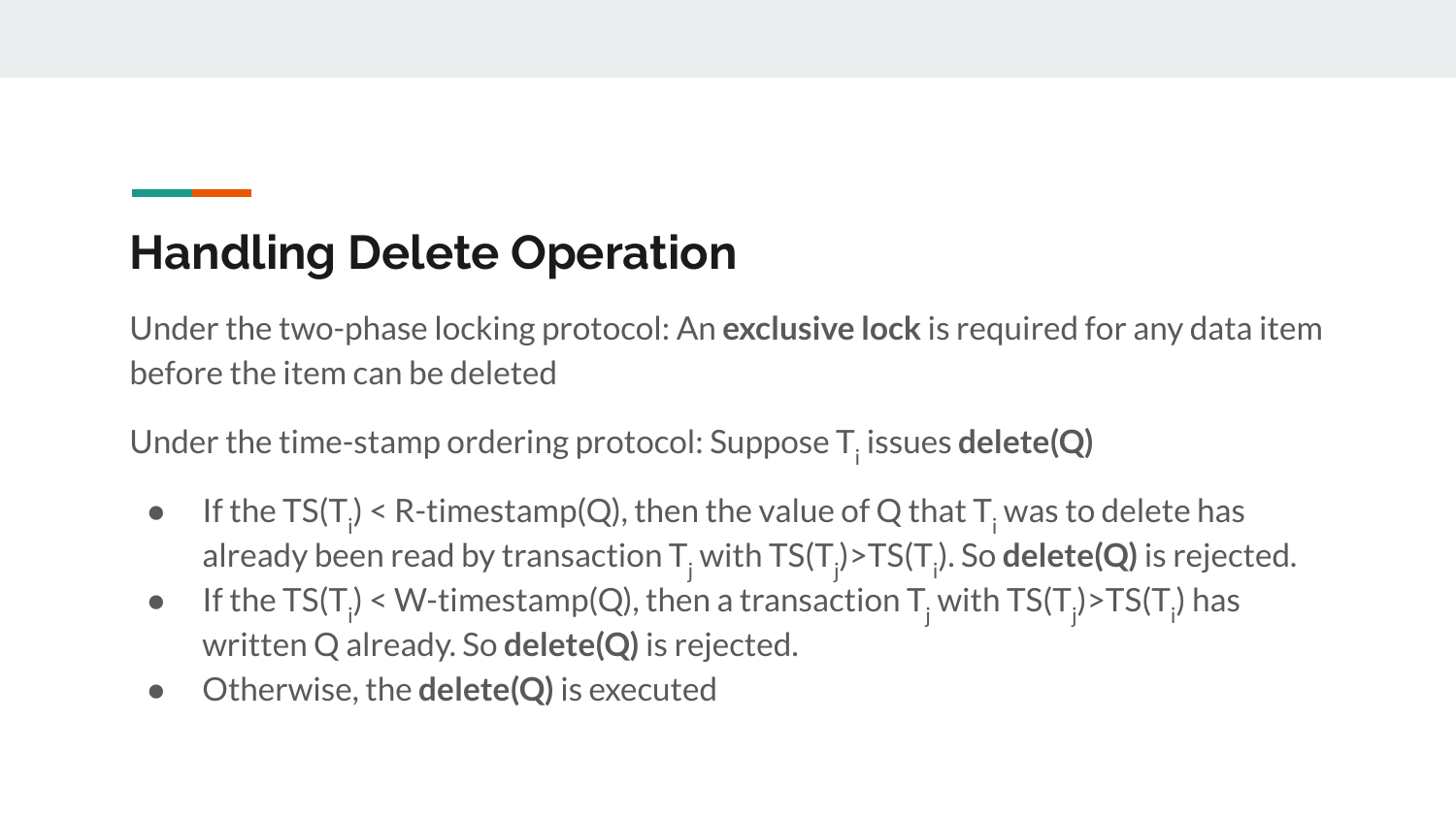#### **Insert Operation**

**insert(Q)** is treated similar to a **write(Q)** operation, it conflicts with everything

Under the two-phase locking protocol: If  ${\sf T}_{\sf i}$  performs an  ${\sf insert}({\sf Q})$  operation,  ${\sf T}_{\sf i}$  is given an **exclusive** lock on the newly created data item Q

Under the time-stamp ordering protocol: If T<sub>;</sub> performs an **insert(Q)** operation, the values R-timestamp(Q) and W-timestamp(Q) are set to TS(T<sub>i</sub>)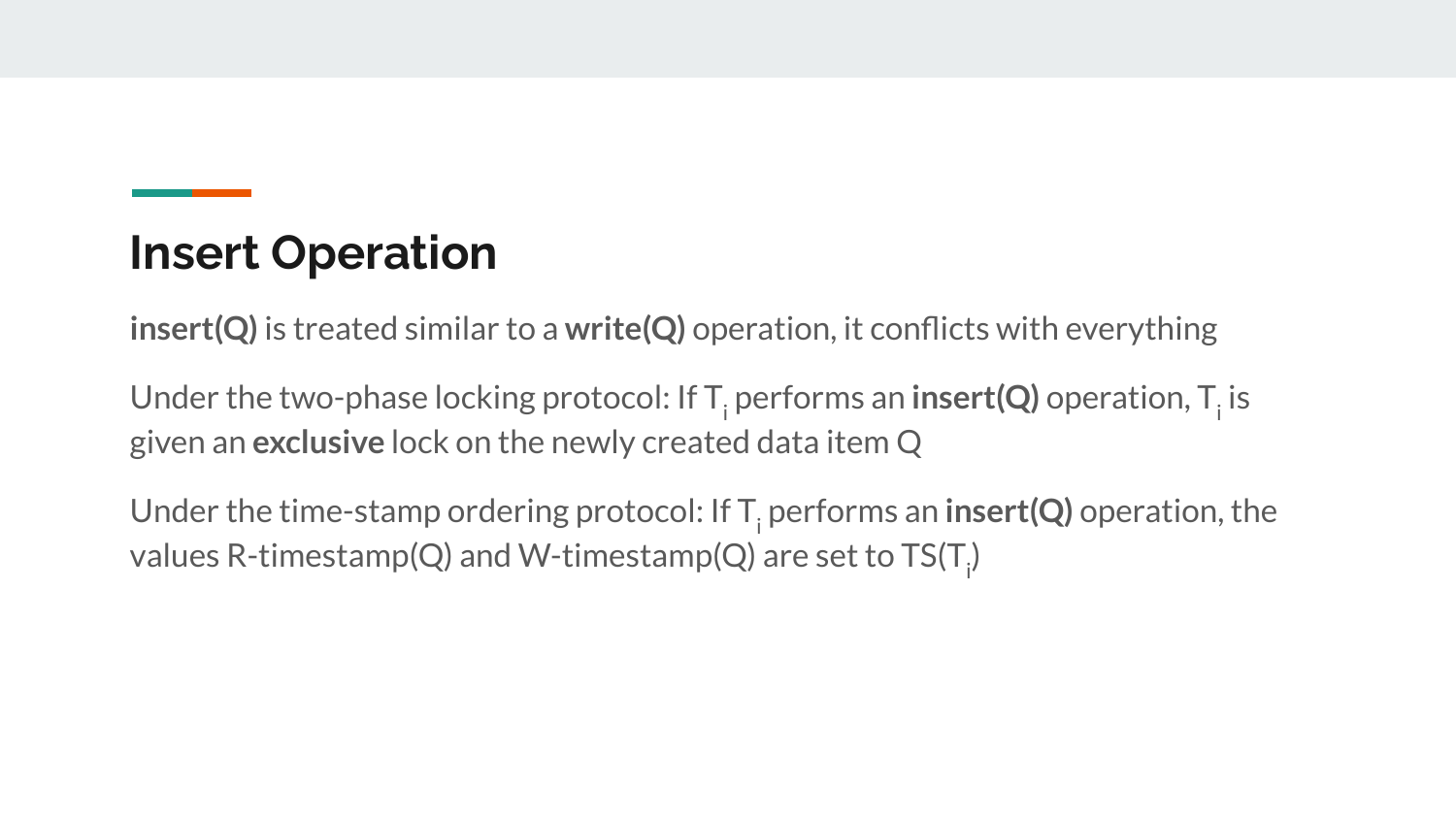#### **The Phantom Phenomenon**

Example:  $T_{30}$ :

select count( $*$ ) from *instructor* 

where  $dept\_name = 'Physics'$ ;

 $T_{31}$ : insert into *instructor* values (11111, 'Feynman', 'Physics', 94000);

Problem: Does  $T_{30}$  reads the value written by  $T_{31}$  or not in the count(\*)? Different serial schedules lead to conflict with each other, however  $T_{30}$  and  $T_{31}$  never access the same tuple (i.e. a "phantom" conflict).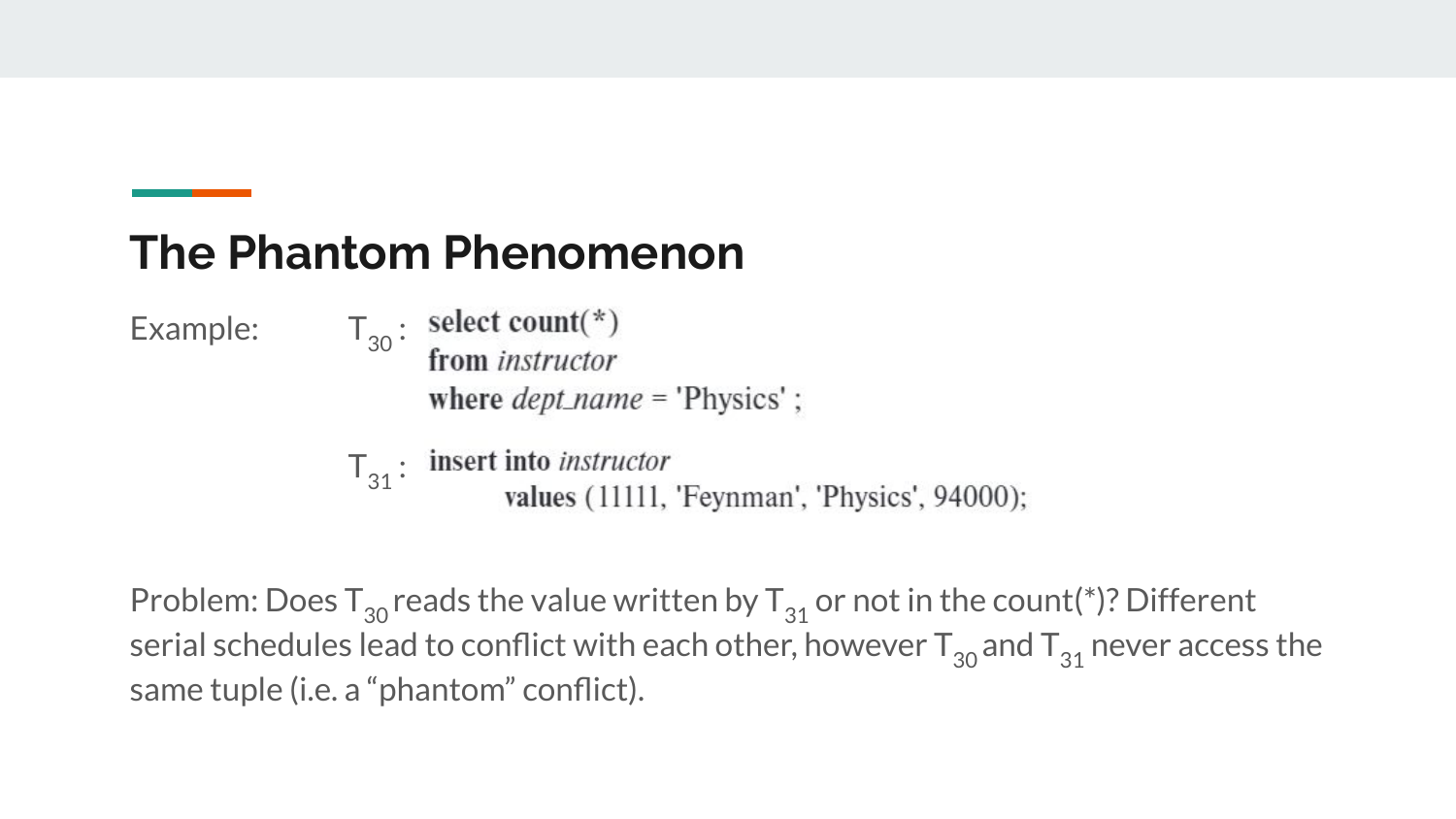#### **The Phantom Phenomenon**

- Since the two transactions never conflict on a specific tuple, concurrency control on a tuple level would never detect the conflict.
- It is not sufficient to only lock the data items being accessed, but transactions must also lock the information used to find the items being accessed

• Example: If  $T_{30}$  locked the entire relation *instructor*, then when  $T_{31}$  tries to insert into *instructor*, you get a conflict on a real data item rather than a phantom

select count( $*$ ) from *instructor* where  $dept\_name = 'Physics'$ ;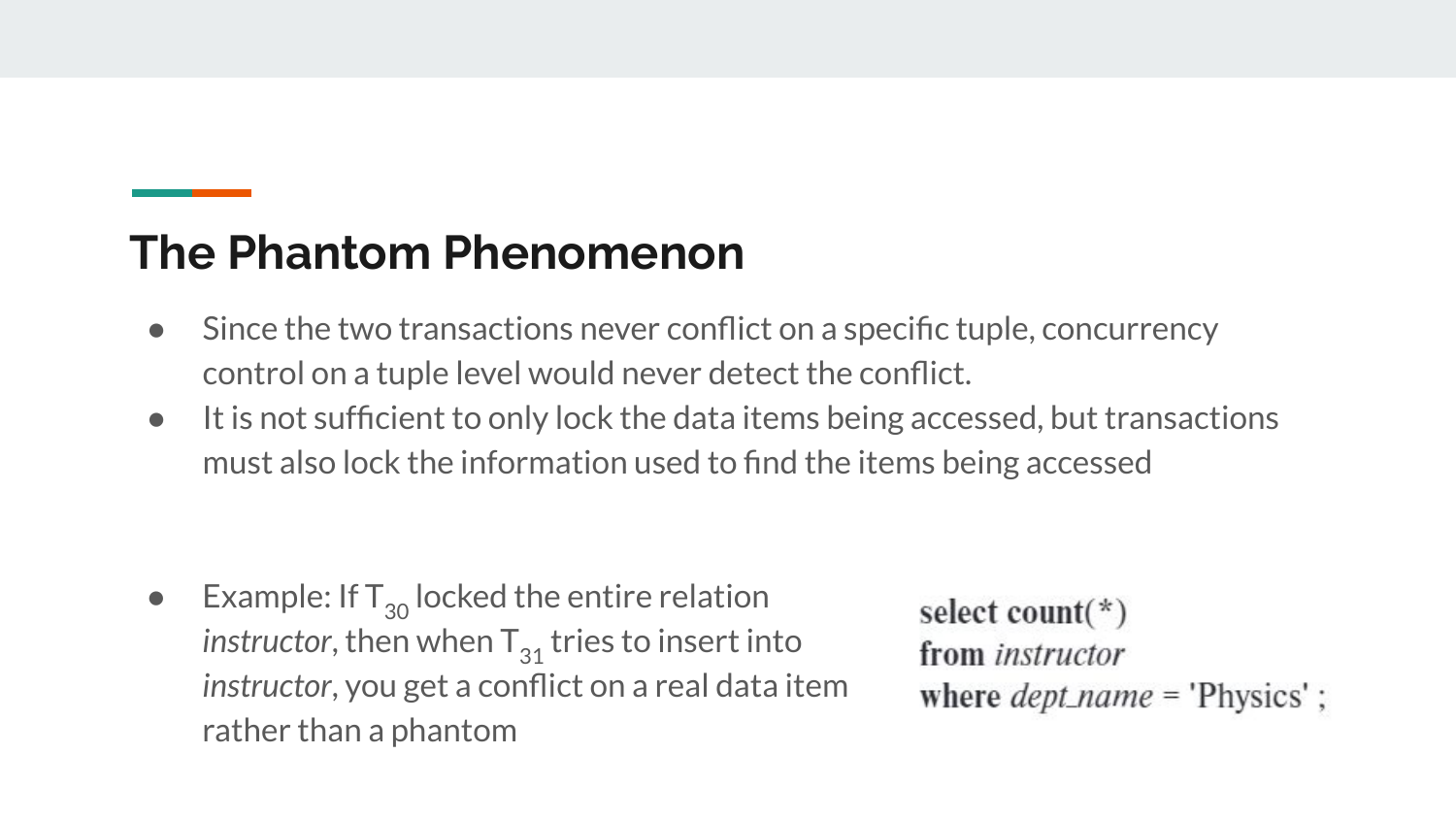#### **Index-Locking**

- Since locking an entire relation causes a low degree of concurrency, a better solution is to use indices that access relations (i.e. B+ trees)
- Example: Assuming there is an index page on *instructor* with the attribute *dept\_name*, if modifications to any instructor require the transaction to modify the index containing "Physics", then both  $T_{30}$  and  $T_{31}$  would have to access it, leading to a conflict.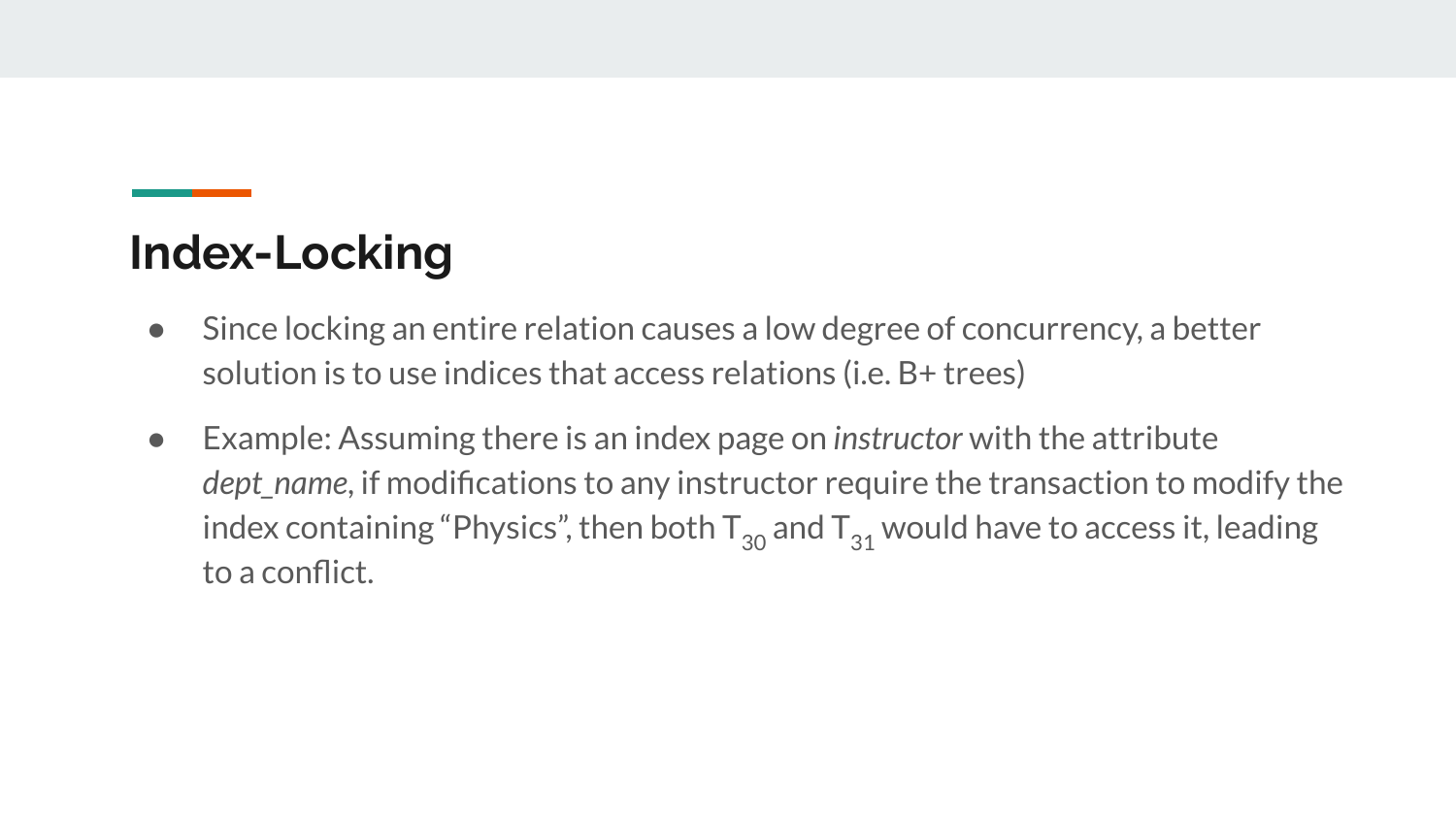#### **Index-Locking Protocol**

- 1. Every relation must have at least one index
- 2.  $\;\;$  A transaction T $_{\textrm{i}}$  can access tuples of a relation only after first finding them through one or more of the indices on the relation (i.e. first check if the index is unlocked)
- 3. A transaction  $T$ , that performs a lookup must acquire a shared lock on all the index leaf nodes that it accesses (i.e. lock all of the information used to find the data)
- 4. A transaction  $T_i$  may not insert, delete, or update a tuple in a relation without updating all indices in the relation, and obtaining exclusive locks on all index leaf nodes that are affected by the insertion, deletion, or update.
- 5. Locks are still obtained on tuples as usual.
- 6. The rules of two-phase locking protocol are still observed as usual.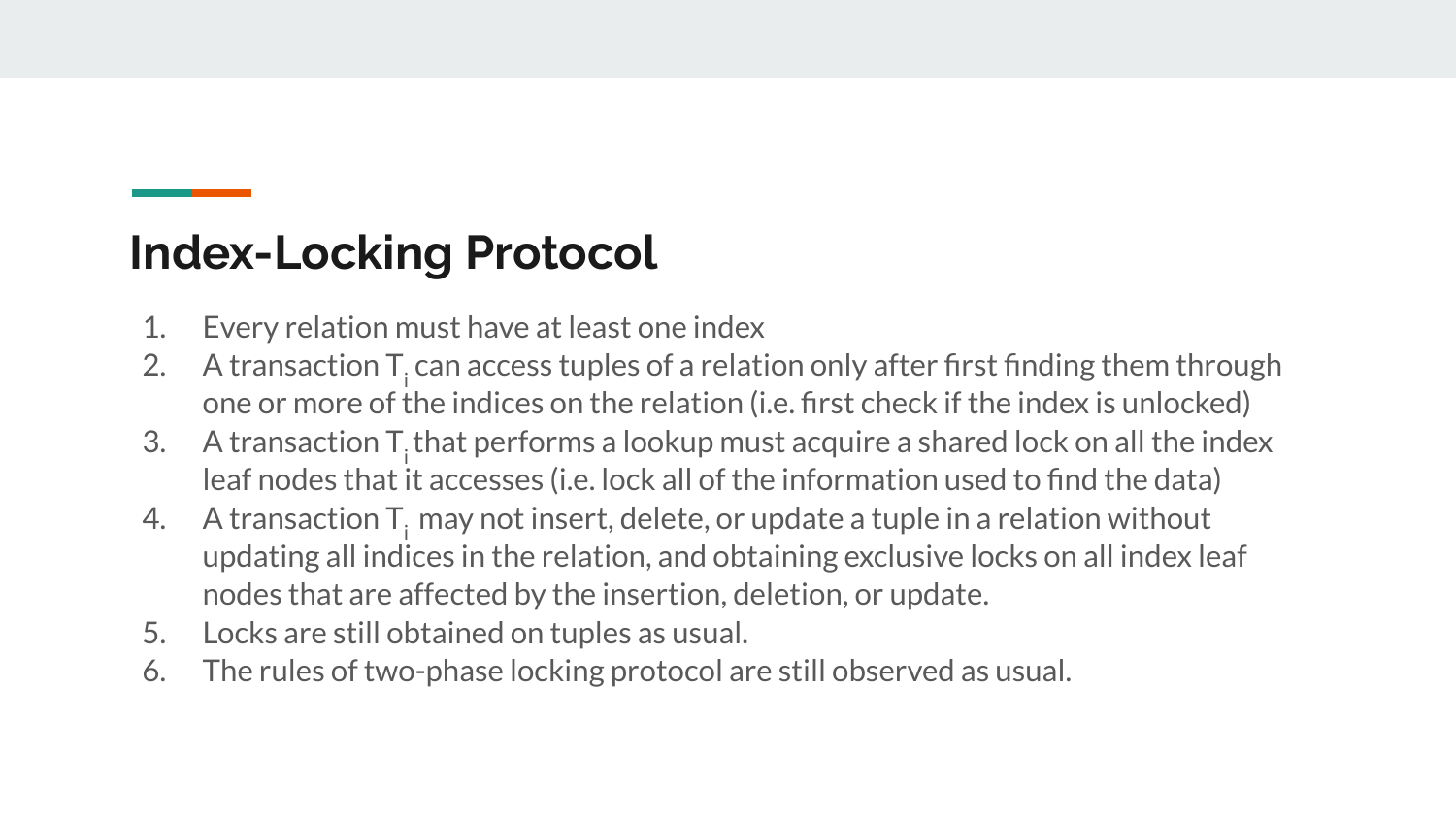#### **Predicate Locking**

Alternative Approach: Transactions acquire shared locks on predicates in a query. A lock conflict is only caused if the insert/delete satisfies the predicate.

Example: The predicate "*salary > 90000*" on the instructor relation would cause a conflict if it there was a lock on a tuple with the salary > 90000.

Downside: Very expensive and implementation is not significantly better than Index-Locking.